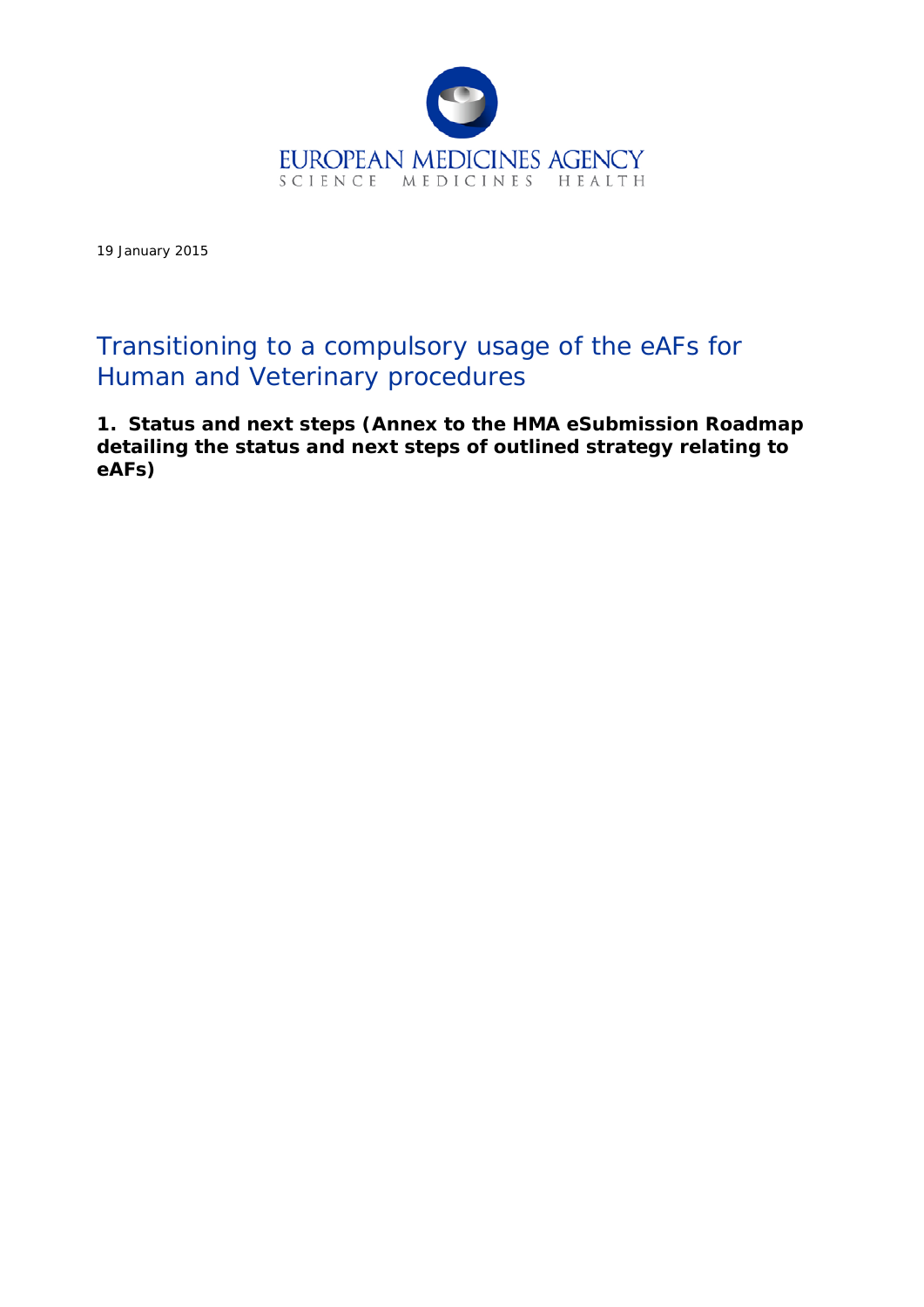## **Background**

The final adopted version of the HMA [eSubmission roadmap](http://esubmission.ema.europa.eu/tiges/docs/eSubmission%20Roadmap%20v%201%200_Nov%202014_final_adopted.doc) was endorsed by the EU Telematics Management Board on the 1<sup>st</sup> of October 2014, and describes the current situation of eSubmission in the European Union and the issues that will be addressed in the near future. The roadmap includes a number of initiatives such as dossier formats, portal solutions and application forms.

This paper provides more details about the implementation of compulsory usage of the electronic application forms.

#### **Same content – New opportunities**

The current Word based application forms (AF) are being replaced by electronic application forms (eAF), using PDF technology to capture the information and XML technology to transfer the information. The content of the forms will be the same as today however, new possibilities like electronic data import/export, data population within the form, online access to standardised catalogue terms, built in business rule validation and support for validation of form, etc. have been introduced. This will apply to all the application forms, i.e. initial, renewals and variations and for both human and veterinary submissions.

The ultimate objective and vision is to reduce the administrative burden for Regulatory Authorities and Industry and to support the need for high data quality for the submission of application forms.

A stepwise approach has been developed to deliver the vision, as follows:

- Step 1:  $1<sup>st</sup>$  of July 2015: Usage of the eAFs is compulsory for Human and Veterinary Centralised Procedures.
- Step 2: 1<sup>st</sup> of January 2016: The application forms in Word format published by the Commission will no longer be available and the eAFs are to be used for all EU procedures<sup>[1](#page-1-0)</sup>

As a further and later step, the eAFs will be integrated, potentially using a different technology, into a Single Submission Portal<sup>[2](#page-1-1)</sup> by 2018, as described in the eSubmission Roadmap.

**We are now preparing for Step 1 and 2, i.e. making the usage of the eAFs compulsory, which is a first and essential step towards the Single Submission Portal with an integrated eAF**.

## **2. Benefits of using the eAFs**

- Removal of manual data extraction processes; Re-use of data
- Possibility to import data into databases
- Higher data quality due to more structured data entry and usage of controlled terms
- Built in business validation rules guide the applicants to fill in the forms correctly
- Validation rules for the forms are in place and publicly available
- Brings Industry and NCAs toward a single application process

## **3. Availability of forms**

ł

• The eAFs are **already available** for Human and Veterinary procedures (Initial MAA, renewal, variations for all procedures including national procedures) through the European Commission (NtA) and the EMA websites, in addition to the Word format AFs. The eAFs are intelligent PDF

Transitioning to a compulsory usage of the eAFs for Human and Veterinary procedures

<span id="page-1-0"></span><sup>1</sup> The eAF will be the only published version of the AF, i.e. it will also be applicable for national procedures, even if this is not explicitly covered by the EU eSubmission Roadmap

<span id="page-1-1"></span><sup>&</sup>lt;sup>2</sup> information will be available at:<http://esubmission.ema.europa.eu/tiges/cmbdocumentation.html>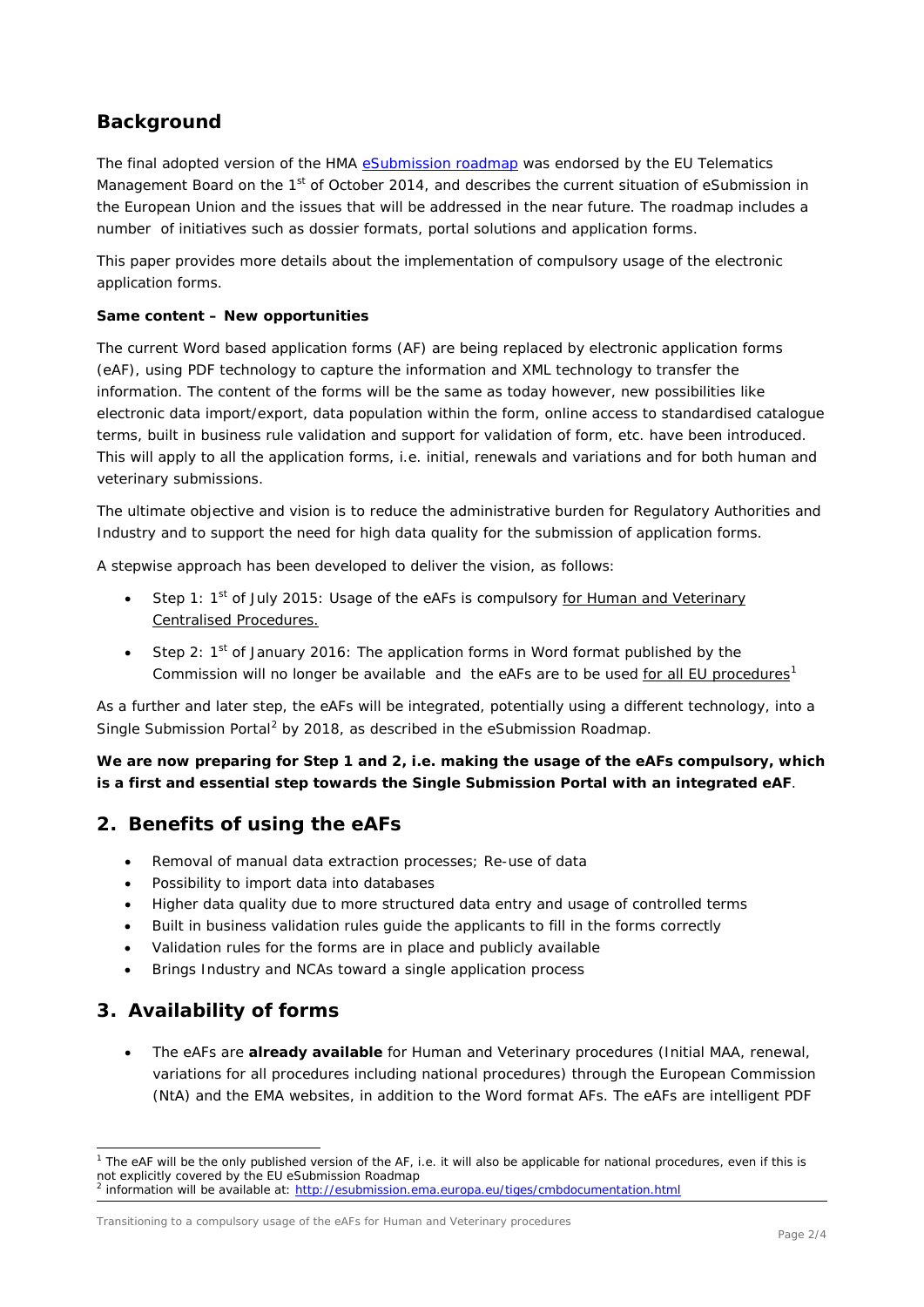forms offering functionality which is not available via word forms (XML export/import, form validation, online access to controlled terms, etc.)

• Both the eAFs and the Word format AFs **remain currently available** during the implementation phase but only the eAFs will be accepted for the Centralised Procedures from the 1<sup>st</sup> of July 2015. From the 1<sup>st</sup> of January 2016 the eAF will be the only accepted format also for all other EU procedures. After that date, the Word format AFs will no longer be acceptable to use for any procedures and will not be further published by the European Commission.

## **4. Information about implementation**

The implementation towards a compulsory usage of the eAFs will be organised by a project team with members from Regulatory Authorities and Industry. The team would be pleased to receive your feedback and/or ideas for the implementation phase (see contact details below).

#### *4.1. Timelines*

Ongoing/optional

• **Step 1: 1st of July 2015**: Usage of the eAFs is compulsory for Centralised Procedures (CP).

• **Step 2: 1st of January 2016**: Remove the application forms in Word format published by the Commission and leave only the latest version of the eAFs to be used for all EU procedures.

Mandatory in  $CP$ **Single Submission Portal** with integration of eAF Use of eAF in all procedures (human and vet) eAF in all procedures (human and vet) for all submissions in all other<br>procedures (human and vet) 2013 2014 2015 2016 2017 2018

#### *4.2. Important milestones*

| <b>Milestone</b>                                                                                                  | By                  |
|-------------------------------------------------------------------------------------------------------------------|---------------------|
| Details about implementation plan available at:<br>http://esubmission.ema.europa.eu/eaf/index.html                | End of January 2015 |
| Information campaign 1 (HMA/NCAs/EMA websites,<br>Industry)                                                       | February 2015       |
| User Acceptance Test 1 (includes forms for human<br>and veterinary, all procedure types CP, MRP/DCP,<br>national) | February 2015       |
| Final eAF release for CPs                                                                                         | April 2015          |
| Updated Q&As and "work around" documents with<br>focus on CPs                                                     | End of April 2015   |
| <b>Updated Guidance Documents</b>                                                                                 | End of May 2015     |
| Information campaign 2 (HMA/NCA/EMA websites,                                                                     | End of May 2015     |

Transitioning to a compulsory usage of the eAFs for Human and Veterinary procedures